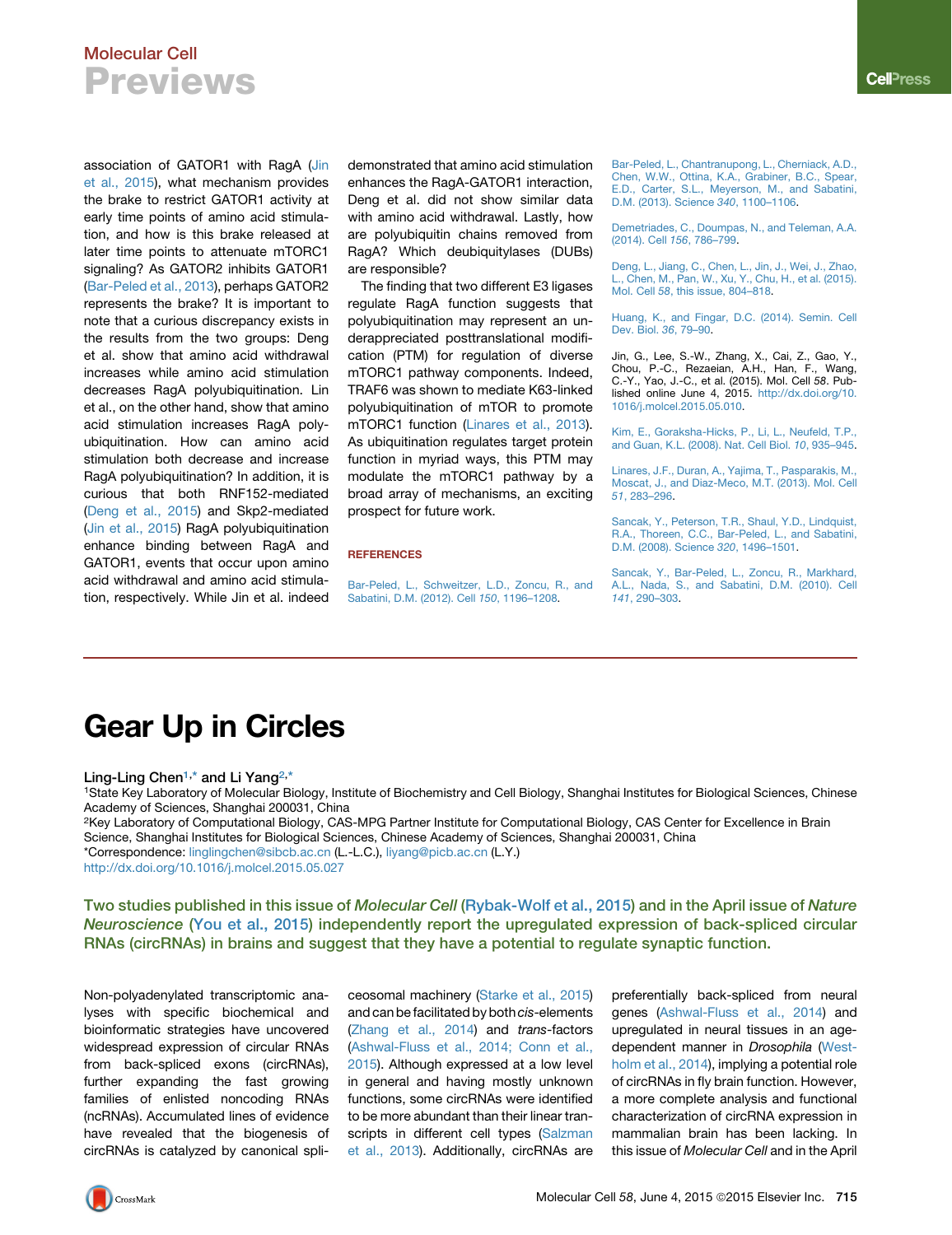issue of *Nature Neuroscience*, two papers by [Rybak-Wolf](#page-2-0) [et al. \(2015\)](#page-2-0) and [You et al.](#page-2-1) [\(2015\)](#page-2-1) report the identification of thousands of conserved circRNAs highly expressed in mammalian brain. Many such circRNAs are upregulated during neurogenesis and are more enriched in synaptic processes than their linear isoforms. These findings further highlight a potential role of brain circRNAs in the nervous system.

To assess brain-specific circRNA expression, [Rybak-](#page-2-0)[Wolf et al. \(2015\)](#page-2-0) examined 29 human/mouse RNA

sequencing (RNA-seq) datasets from dissected brain tissues or neuronal-differentiated cell lines using both computational and biochemical approaches. Results showed that circRNAs are highly expressed in mammalian brain with an overall enrichment in the cerebellum and are generally induced during neuronal differentiation from genes with pivotal roles in neurons ([Figure 1\)](#page-1-0). Although many circRNAs are increased together with their linear isoforms during this process, strikingly, some circRNAs are dynamically expressed independent of their linear transcripts, implying a regulated expression of brain circRNAs. The authors also found that the expression and sequences of many brain-specific circRNAs tend to be conserved from human to mouse, and even to *Drosophila*. Similarly, by profiling circRNA expression from a set of mouse tissues and different developmental stages of mouse brain using the PacBio sequencing platform, an approach that generates rolling circle cDNA from circRNAs to reveal the circular structure at a single-nucleotide resolution, [You et al. \(2015\)](#page-2-1) drew the parallel conclusion that circRNAs are highly enriched and developmentally regulated in the brain.

Importantly, both studies have uncovered that circRNAs are highly enriched in synapses by examining the abundance of circRNAs in purified synaptoneuro-some fractions ([Rybak-Wolf et al., 2015;](#page-2-0) [You et al., 2015](#page-2-0)) and the microdissected synaptic neuropil from mouse hippocampus, a brain structure that exhibits robust

<span id="page-1-0"></span>

Figure 1. Upregulation of CircRNAs during Brain Development A large group of circRNAs are highly expressed in mammalian brain and upregulated during neuronal differentiation (bottom) ([Rybak-Wolf et al., 2015; You](#page-2-0) [et al., 2015](#page-2-0)). Importantly, many of these circRNAs are dynamically expressed independent of their linear transcripts (top), implying regulated expression in the brain. [Rybak-Wolf et al. \(2015\)](#page-2-0) further showed a negative correlation of editing level in flanking introns by ADAR1 with circRNA expression in neural tissues in flies and mammals, suggesting a negative role of ADAR1 on circRNA expression.

synaptic plasticity [\(You et al., 2015](#page-2-1)). [You](#page-2-1) [et al. \(2015\)](#page-2-1) further confirmed this conclusion by utilizing high-resolution RNA in situ hybridization to show that some abundant circRNAs form specific particles in both neural cell bodies and dendrites. Surprisingly, the expression of a group of developmentally regulated circRNAs in brain is altered at the onset of synaptogenesis [\(You et al., 2015](#page-2-1)), indicating that some circRNAs may affect neuronal functions by an unknown mechanism. As some circRNAs are capable of binding miRNAs, and maybe RNA binding proteins (RBPs), it is possible that circRNAs might be involved in the informatic flow from neuron body to synapse by acting as carriers for miRNAs or RBPs. However, the current study with limited datasets suggests that these circRNAs do not likely serve as sponges for miRNA or RBPs [\(You et al., 2015](#page-2-1)). Thus, how circRNAs involve in synapse function remains to be further investigated.

The identification of brain/synapsespecific expression of circRNAs is interesting. What factors regulate the elevated expression of circRNAs in brain? A recent study has suggested a role of adenosine deaminase acting on RNA (ADAR) in the suppression of circRNA expression in *C. elegans* [\(Ivanov et al., 2015](#page-2-7)). Inverted repeated Alu pairs (IRAlus) offer an efficient way to promote circRNA formation in humans ([Zhang et al., 2014](#page-2-3)). These RNA pairs are known to be catalyzed by ADAR to generate adenosine-to-inosine modifications, resulting in reduced RNA pairing and thus less-efficient back-

# Previews

Molecular Cell

splicing for circRNA formation. [Rybak-Wolf et al. \(2015\)](#page-2-0) further showed a negative correlation between editing level in flanking introns by ADAR1 and circRNA expression in neural tissues in flies and mammals. However, the effect of ADAR1 editing activity on circRNA upregulation during neuronal differentiation could be limited, as exemplified by the observation that only a handful of cases were affected by ADAR1 knockdown ([Rybak-Wolf et al.,](#page-2-0) [2015](#page-2-0)). This could be due to the fact that the editability of Alu elements in introns is

generally at a very low level and/or that ADAR1 might regulate circRNA biogenesis independent of its editing activity by directly acting as an RBP [\(Chen et al.,](#page-2-8) [2015](#page-2-8)). In fact, RBPs such as Muscleblind ([Ashwal-Fluss et al., 2014\)](#page-2-4) and Quaking ([Conn et al., 2015](#page-2-9)) were shown to bridge two flanking introns to induce backsplicing, resulting in upregulated circRNA formation.

Together, these two papers provide a valuable circRNA catalog in mammalian brain and shed new light on their potential function in the nervous system. Questions remain, including what other mechanisms account for the upregulated circRNAs in mammalian brain and what these brain-circRNAs do in the nervous system. As a large portion of circRNAs is upregulated along with their linear transcripts during neural induction ([Rybak-Wolf et al., 2015\)](#page-2-0), it is possible that the enhanced transcription elongation rate of brain-specific genes could result in the activation of back-splicing for circRNAs. Alternatively, the accumulation of very stable circRNAs may lead to their abundance in neuron, while their linear isoforms undergo more rapid turnover. Moreover, what other neuronal-specific RBPs also regulate circRNA biogenesis in brain? Since alternative splicing is prevalent in mammalian brain, is back-splicing co-regulated by similar mechanisms? Finally, as these studies have focused on the circRNA profiling in mammalian brain, it will be of great interest to annotate circRNAs in other systems, illustrated by the